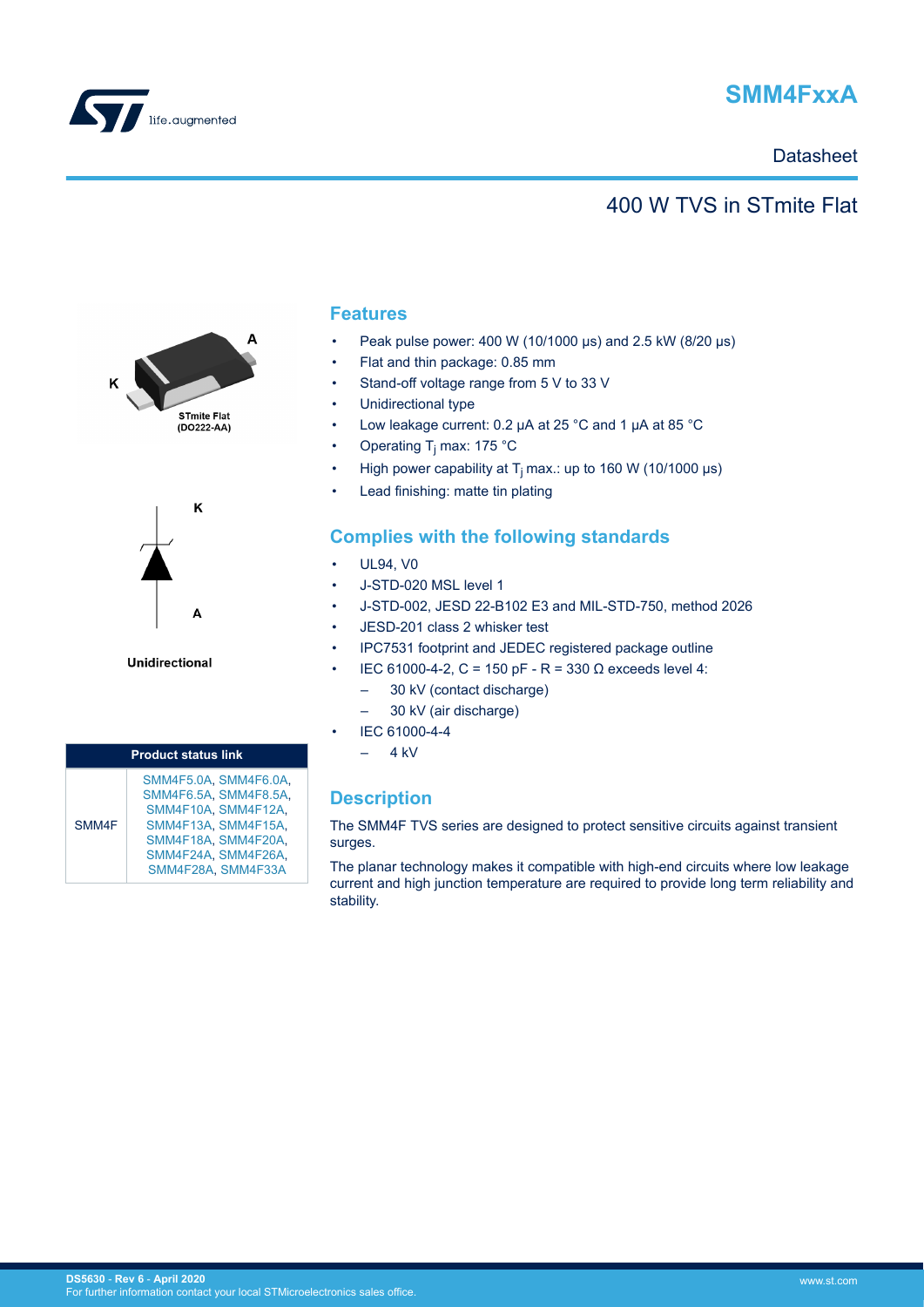## <span id="page-1-0"></span>**1 Characteristics**

| <b>Symbol</b>    |                                                    | <b>Parameter</b>                                           | Value       | <b>Unit</b> |
|------------------|----------------------------------------------------|------------------------------------------------------------|-------------|-------------|
|                  |                                                    | IEC 61000-4-2 (C = 150 pF, R = 330 Ω)                      |             |             |
| V <sub>PP</sub>  | Peak pulse voltage                                 | Contact discharge                                          | 30          | kV          |
|                  |                                                    | Air discharge                                              | 30          |             |
| $P_{PP}$         | Peak pulse power dissipation                       | 10/1000 $\mu$ s, T <sub>i</sub> initial = T <sub>amb</sub> | 400         | W           |
| $T_{\text{stg}}$ | Storage temperature range                          | $-65$ to $+175$                                            | $^{\circ}C$ |             |
| Tĩ.              | Operating junction temperature range               | $-55$ to $+175$                                            | $^{\circ}C$ |             |
| Τī.              | Maximum lead temperature for soldering during 10 s | 260                                                        | $^{\circ}C$ |             |

#### **Table 1. Absolute maximum ratings (Tamb = 25 °C)**

#### **Figure 1. Electrical characteristics - parameter definitions**

| V <sub>RM</sub> | <b>Maximum stand-off voltage</b>      |
|-----------------|---------------------------------------|
| <sup>I</sup> RM | Maximum leakage current @ $V_{RM}$    |
| VR              | <b>Stand-off voltage</b>              |
| ı,              | Leakage current @ $V_R$               |
| $V_{BR}$        | Breakdown voltage @ I <sub>BR</sub>   |
| <sup>I</sup> BR | <b>Breakdown current</b>              |
| V <sub>CL</sub> | Clamping voltage @ I <sub>PP</sub>    |
| I <sub>PP</sub> | Peak pulse current                    |
| R <sub>D</sub>  | <b>Dynamic resistance</b>             |
| VF              | Forward voltage drop @ I <sub>F</sub> |
| ΙF              | Forward current                       |
| αΤ              | Voltage temperature coefficient       |
|                 |                                       |





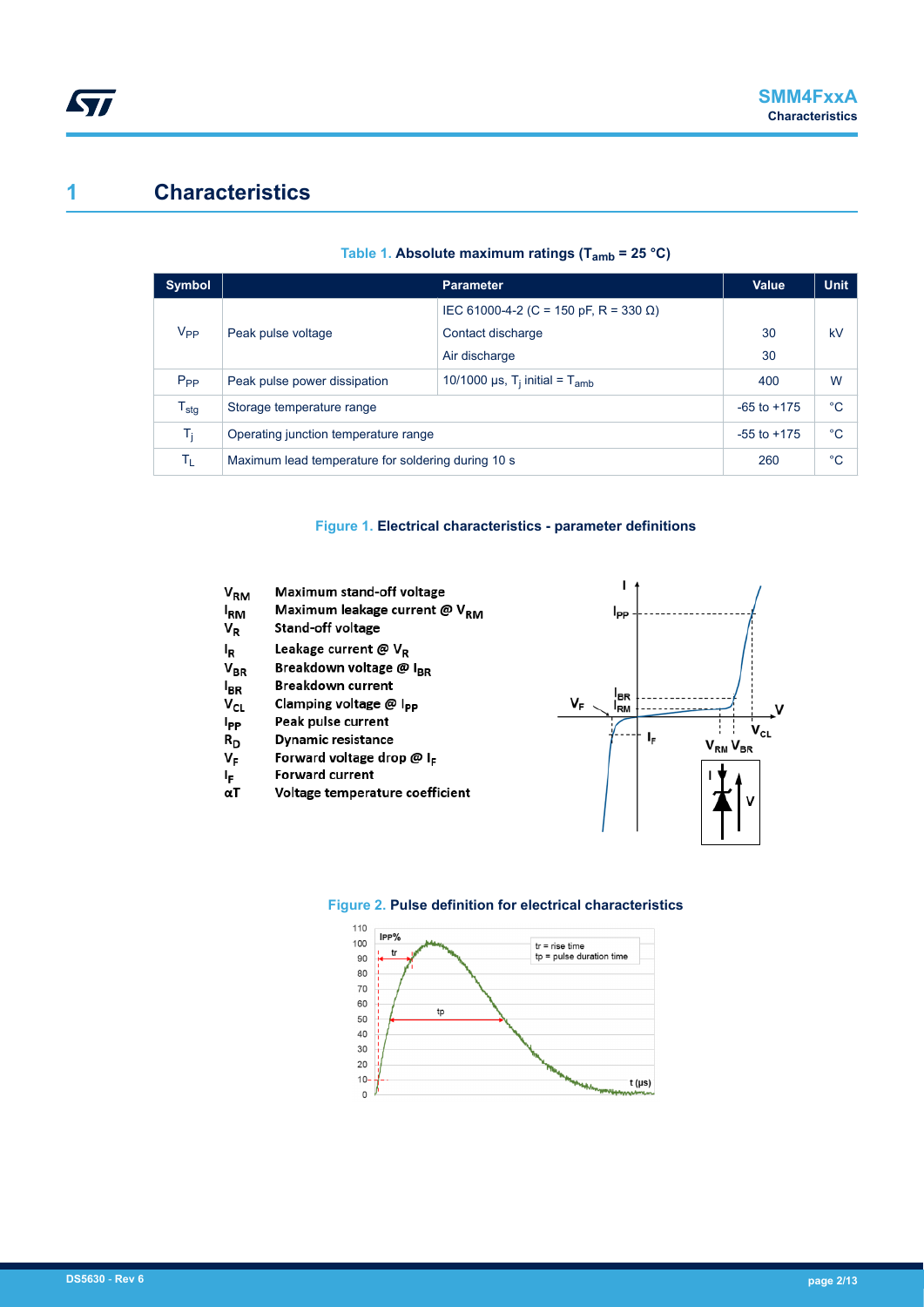

| <b>IRM max at VRM</b> |                 |              | $V_{BR}$ at $I_{BR}^{(1)}$ |      |             | 10 / 1000 $\mu$ s |                   | $8/20 \mu s$                     |                |                   | $\alpha T$                     |                |          |               |
|-----------------------|-----------------|--------------|----------------------------|------|-------------|-------------------|-------------------|----------------------------------|----------------|-------------------|--------------------------------|----------------|----------|---------------|
|                       |                 |              |                            |      |             |                   | $V_{Cl}^{(2)(3)}$ | $\mathsf{I}_{\mathsf{PP}}^{(4)}$ | R <sub>D</sub> | $V_{CL}^{(2)(3)}$ | $\mathbf{I}_{\text{PP}}^{(4)}$ | R <sub>D</sub> |          |               |
| <b>Type</b>           | 25 °C           | 85 °C        |                            | Min. | Typ.        | Max.              |                   | Max.                             |                | Max.              | Max.                           |                | Max.     | Max.          |
|                       |                 | μA           | $\mathbf{V}$               |      | $\mathbf v$ |                   | <b>mA</b>         | $\mathbf{V}$                     | A              | Ω                 | $\mathbf{V}$                   | A              | $\Omega$ | $10^{-4}$ /°C |
| SMM4F5.0A             | 10              | 50           | 5.0                        | 6.46 | 6.80        | 7.14              | 10                | 9.2                              | 43.5           | 0.047             | 13.4                           | 179            | 0.035    | 5.7           |
| SMM4F6.0A             | 10 <sup>1</sup> | 50           | 6.0                        | 6.65 | 7.00        | 7.35              | 10                | 10.3                             | 38.8           | 0.076             | 13.7                           | 175            | 0.036    | 5.9           |
| SMM4F6.5A             | 10              | 50           | 6.5                        | 7.13 | 7.50        | 7.88              | 10                | 11.2                             | 35.7           | 0.093             | 14.5                           | 166            | 0.040    | 6.1           |
| <b>SMM4F8.5A</b>      | 10              | 50           | 8.5                        | 9.5  | 10.0        | 10.5              | 1                 | 14.4                             | 27.7           | 0.141             | 19.5                           | 140            | 0.064    | 7.3           |
| SMM4F10A              | 0.2             | $\mathbf{1}$ | 10                         | 11.4 | 12.0        | 12.6              | $\mathbf{1}$      | 17.0                             | 23.5           | 0.188             | 21.7                           | 127            | 0.072    | 7.8           |
| SMM4F12A              | 0.2             | $\mathbf{1}$ | 12                         | 13.3 | 14.0        | 14.7              | $\mathbf{1}$      | 19.9                             | 20.1           | 0.259             | 25.3                           | 112            | 0.095    | 8.3           |
| SMM4F13A              | 0.2             | $\mathbf{1}$ | 13                         | 14.3 | 15.0        | 15.8              | $\mathbf{1}$      | 21.5                             | 18.6           | 0.306             | 27.2                           | 106            | 0.108    | 8.4           |
| SMM4F15A              | 0.2             | $\mathbf{1}$ | 15                         | 17.1 | 18.0        | 18.9              | $\mathbf{1}$      | 24.4                             | 16.4           | 0.335             | 32.5                           | 90             | 0.151    | 8.8           |
| SMM4F18A              | 0.2             | $\mathbf{1}$ | 18                         | 20.9 | 22.0        | 23.1              | $\mathbf{1}$      | 29.2                             | 14.0           | 0.436             | 39.3                           | 76             | 0.213    | 9.2           |
| SMM4F20A              | 0.2             | $\mathbf{1}$ | 20                         | 22.8 | 24.0        | 25.2              | $\mathbf{1}$      | 32.4                             | 12.0           | 0.600             | 42.8                           | 70             | 0.250    | 9.4           |
| SMM4F24A              | 0.2             | $\mathbf{1}$ | 24                         | 26.6 | 28.0        | 29.4              | $\mathbf{1}$      | 38.9                             | 9.5            | 1.00              | 50                             | 61             | 0.338    | 9.6           |
| SMM4F26A              | 0.2             | $\mathbf{1}$ | 26                         | 28.5 | 30.0        | 31.5              | $\mathbf{1}$      | 42.1                             | 9.0            | 1.18              | 53.5                           | 58             | 0.380    | 9.7           |
| SMM4F28A              | 0.2             | $\mathbf{1}$ | 28                         | 31.4 | 33.0        | 34.7              | 1                 | 45.4                             | 8.0            | 1.34              | 59                             | 53             | 0.458    | 9.8           |
| SMM4F33A              | 0.2             | 1            | 33                         | 37.1 | 39.0        | 41.0              | 1                 | 53.3                             | 7.0            | 1.76              | 69.7                           | 45             | 0.638    | 10            |

#### **Table 2. Electrical characteristics - parameter values (Tamb = 25 °C, unless otherwise specified)**

*1. To calculate VBR versus T<sup>j</sup> : VBR at T<sup>J</sup> = VBR at 25 °C x (1 + αT x (T<sup>j</sup> - 25))*

*2. To calculate VCL versus T<sup>j</sup> : VCL at T<sup>J</sup> = VCL at 25 °C x (1 + αT x (T<sup>j</sup> - 25))*

*3. To calculate VCLmax versus IPPappli: VCLmax = VBR max + RD x IPPappli*

*4. Surge capability given for both directions*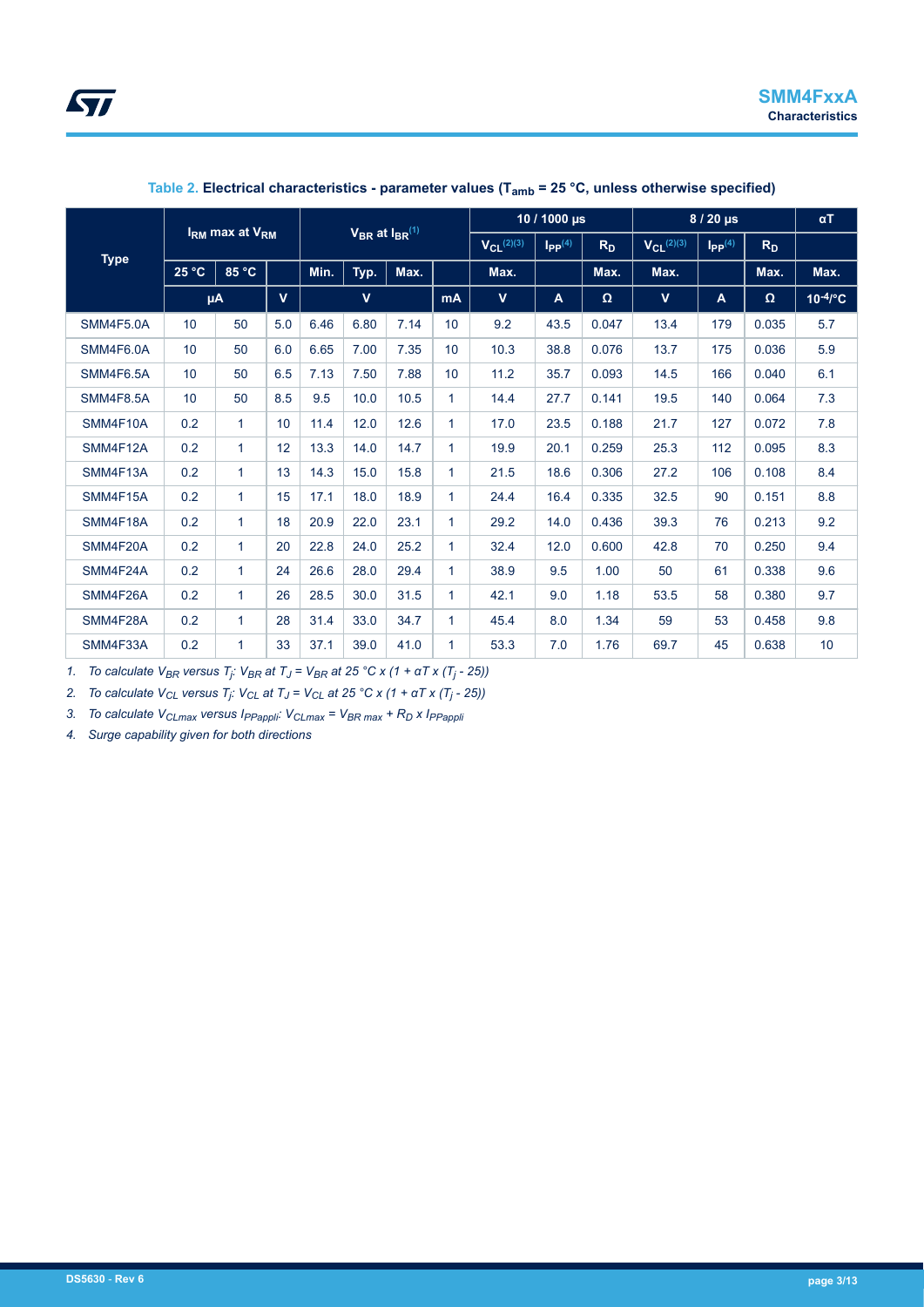### **1.1 Characteristics (curves)**

<span id="page-3-0"></span>**STI** 









**Figure 8. Leakage current versus junction temperature**

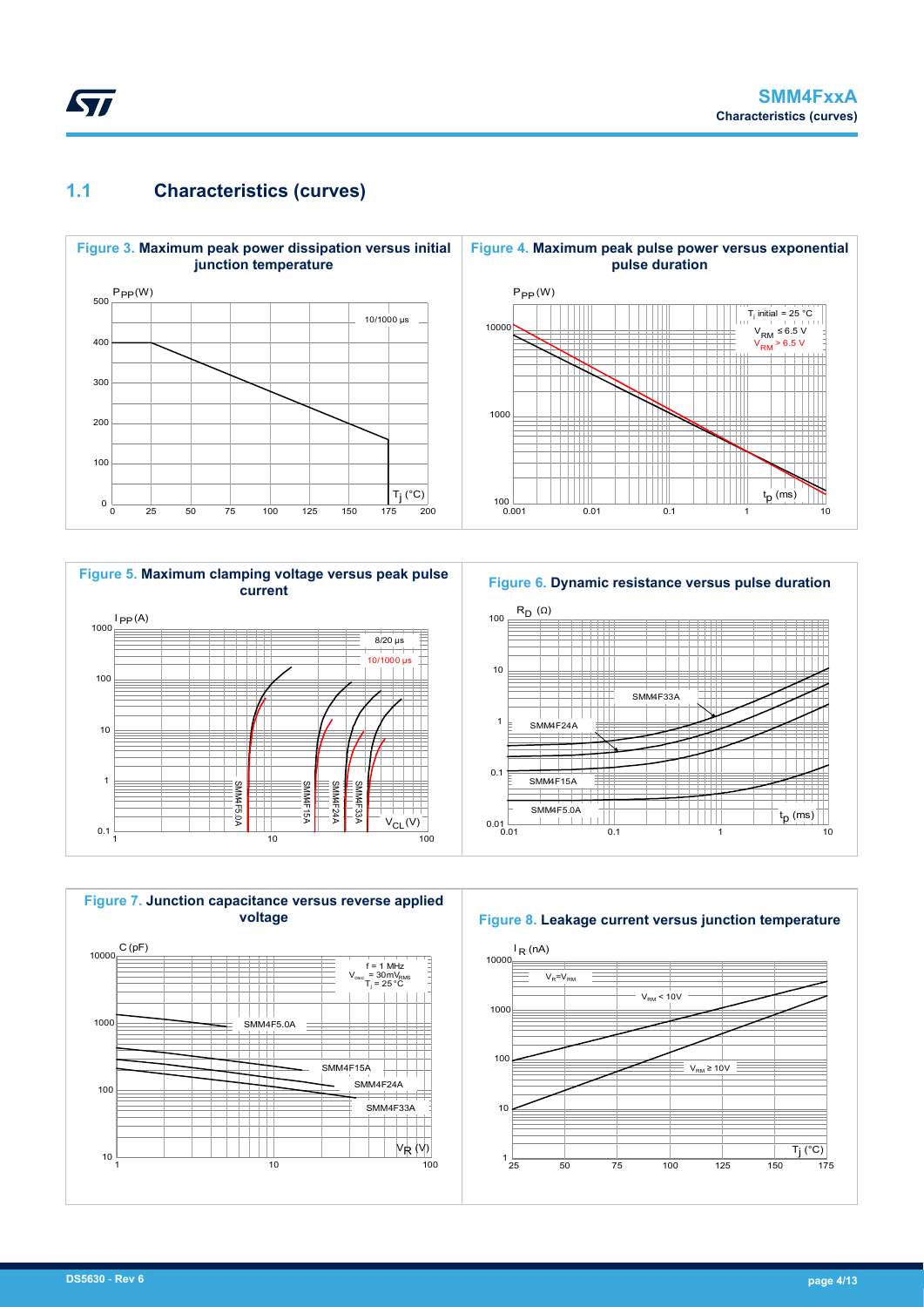

**Figure 11. Thermal resistance junction to ambient versus copper surface under each lead**



<span id="page-4-0"></span>**STI**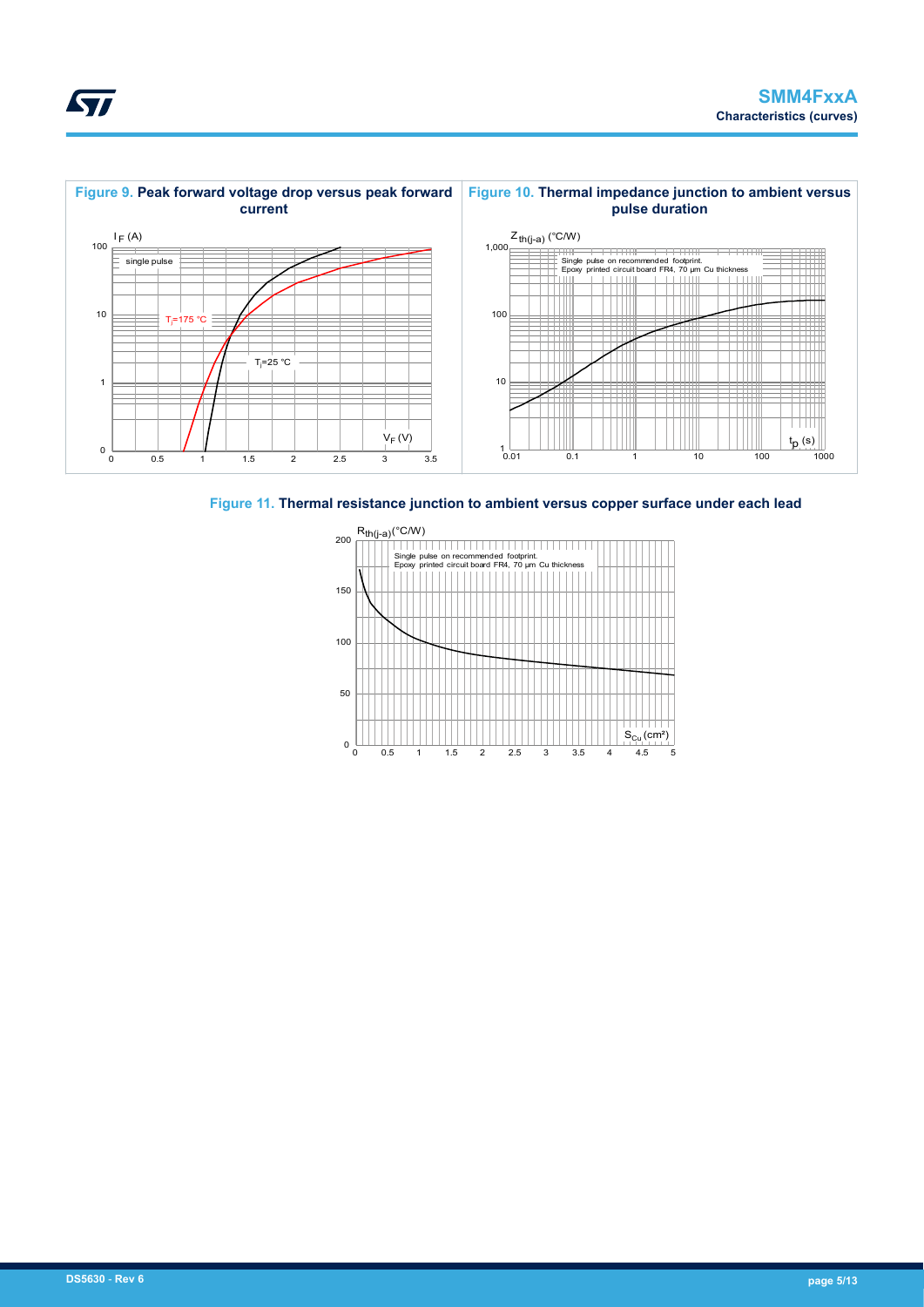# **2 Package information**

In order to meet environmental requirements, ST offers these devices in different grades of [ECOPACK](https://www.st.com/ecopack) packages, depending on their level of environmental compliance. ECOPACK specifications, grade definitions and product status are available at: [www.st.com.](http://www.st.com) ECOPACK is an ST trademark.

### **2.1 STmite Flat package information**

#### **Figure 12. STmite Flat package outline**



#### **Table 3. STmite Flat mechanical data**

|                | <b>Dimensions</b> |                    |      |               |       |       |  |  |  |
|----------------|-------------------|--------------------|------|---------------|-------|-------|--|--|--|
| Ref.           |                   | <b>Millimeters</b> |      | <b>Inches</b> |       |       |  |  |  |
|                | Min.              | Typ.               | Max. | Min.          | Typ.  | Max.  |  |  |  |
| $\overline{A}$ | 0.80              | 0.85               | 0.95 | 0.031         | 0.033 | 0.038 |  |  |  |
| b              | 0.40              | 0.55               | 0.65 | 0.015         | 0.022 | 0.026 |  |  |  |
| b2             | 0.70              | 0.85               | 1.00 | 0.027         | 0.033 | 0.040 |  |  |  |
| $\mathbf c$    | 0.10              | 0.15               | 0.25 | 0.003         | 0.006 | 0.010 |  |  |  |
| D              | 1.75              | 1.90               | 2.05 | 0.068         | 0.075 | 0.081 |  |  |  |
| E              | 3.60              | 3.80               | 3.90 | 0.141         | 0.150 | 0.154 |  |  |  |
| E1             | 2.80              | 2.95               | 3.10 | 0.110         | 0.116 | 0.123 |  |  |  |
| L              | 0.50              | 0.55               | 0.80 | 0.019         | 0.022 | 0.032 |  |  |  |
| L1             | 2.10              | 2.40               | 2.60 | 0.082         | 0.094 | 0.103 |  |  |  |
| L2             | 0.45              | 0.60               | 0.75 | 0.017         | 0.024 | 0.030 |  |  |  |
| L <sub>3</sub> | 0.20              | 0.35               | 0.50 | 0.007         | 0.014 | 0.020 |  |  |  |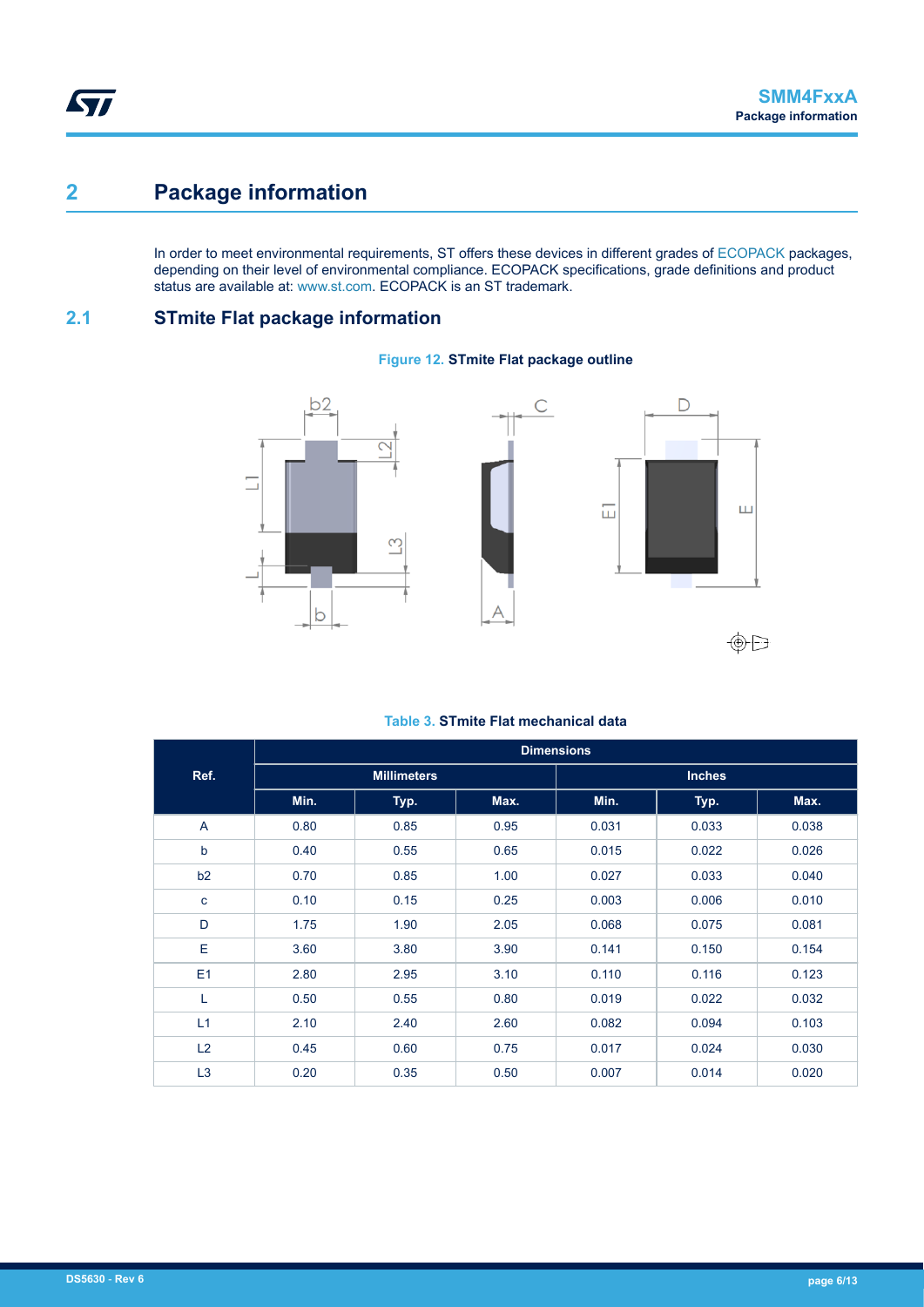





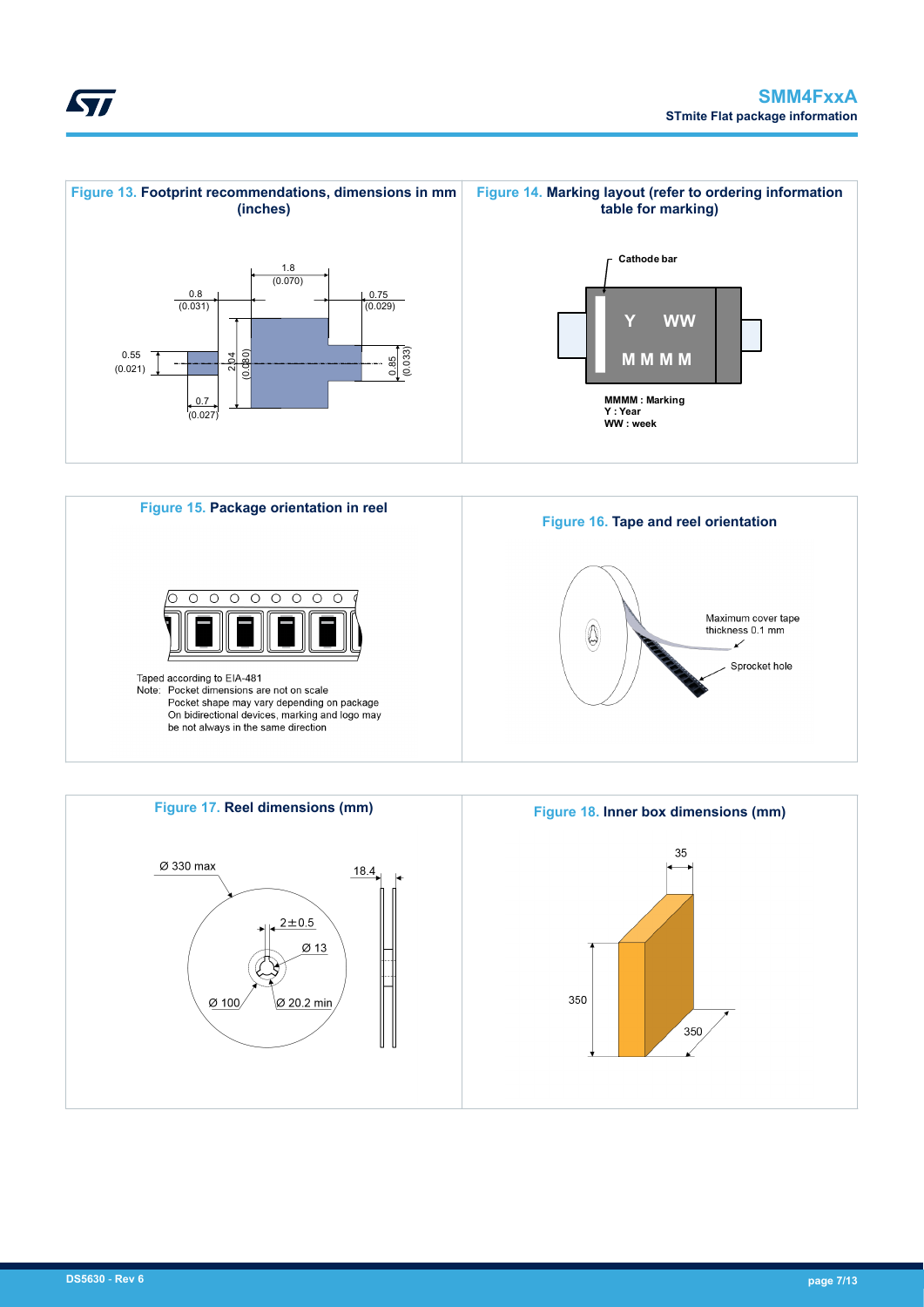#### **Figure 19. Tape and reel outline**



Pocket dimensions are not on scale Pocket shape may vary depending on package

#### **Table 4. Tape and reel mechanical data**

|                | <b>Dimensions</b>  |      |      |  |  |  |  |  |
|----------------|--------------------|------|------|--|--|--|--|--|
| Ref.           | <b>Millimeters</b> |      |      |  |  |  |  |  |
|                | Min.               | Typ. | Max. |  |  |  |  |  |
| P <sub>0</sub> | 3.9                | 4    | 4.1  |  |  |  |  |  |
| P <sub>1</sub> | 3.9                | 4    | 4.1  |  |  |  |  |  |
| <b>P2</b>      | 1.9                | 2    | 2.1  |  |  |  |  |  |
| ØDO            | 1.5                | 1.55 | 1.6  |  |  |  |  |  |
| ØD1            | 1.5                |      |      |  |  |  |  |  |
| F              | 5.4                | 5.5  | 5.6  |  |  |  |  |  |
| K <sub>0</sub> | 1.0                | 1.1  | 1.2  |  |  |  |  |  |
| W              | 11.7               | 12   | 12.3 |  |  |  |  |  |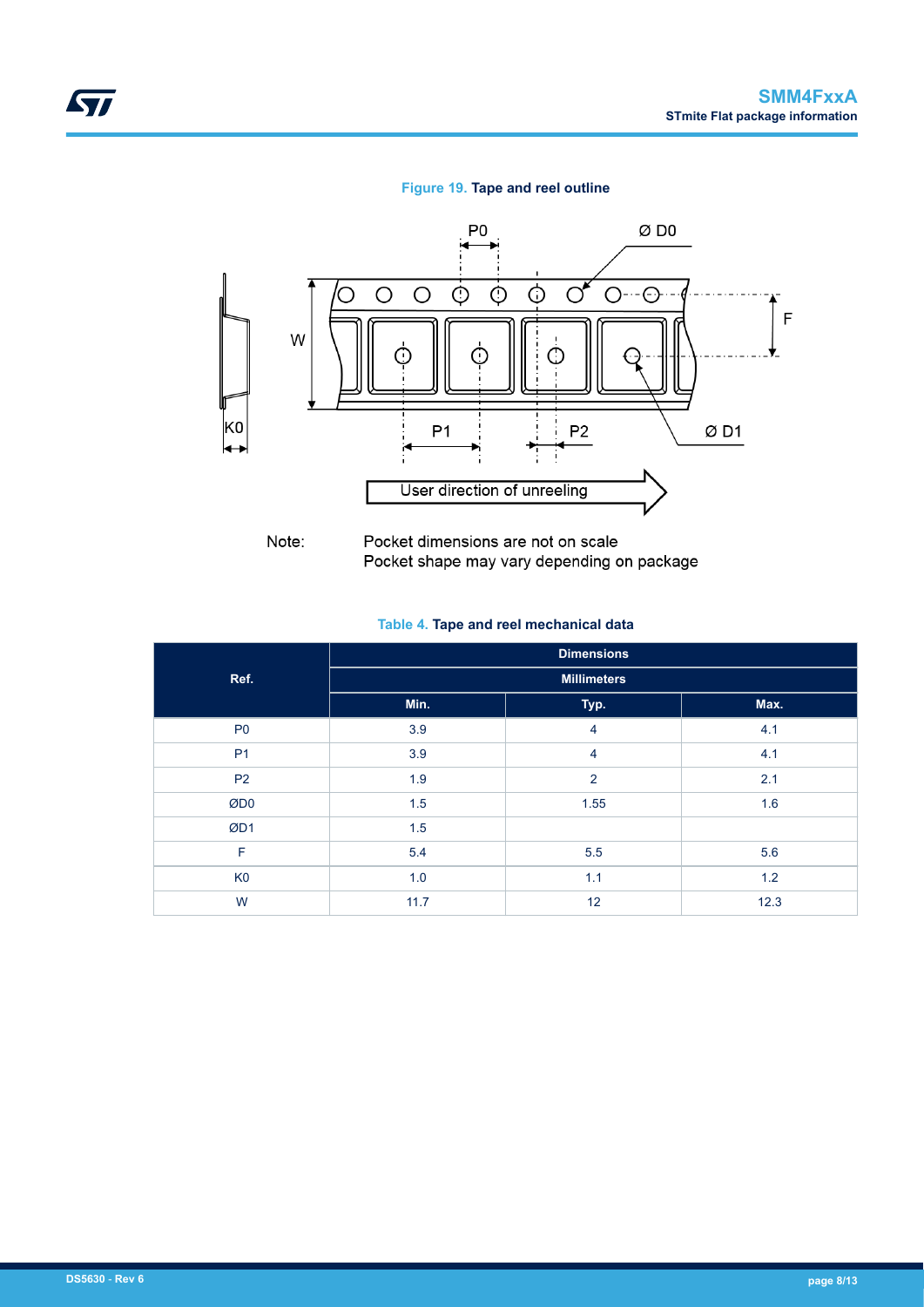![](_page_8_Figure_1.jpeg)

#### **Figure 20. ST ECOPACK recommended soldering reflow profile for PCB mounting**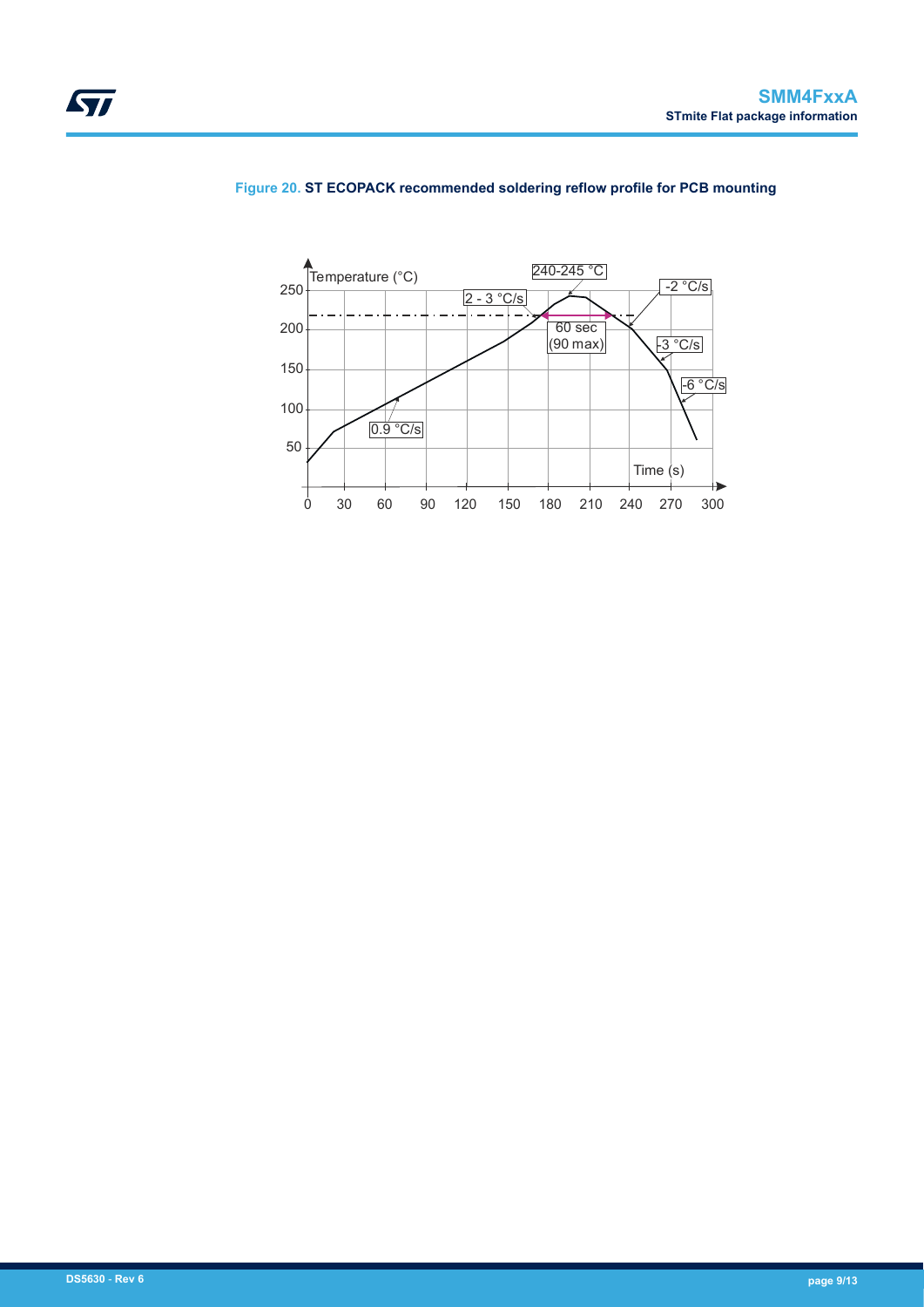# **3 Ordering information**

#### **Figure 21. Ordering information scheme**

![](_page_9_Figure_4.jpeg)

TR = Tape and reel

#### **Table 5. Ordering information**

| Order code  | Marking               | Package            | <b>Weight</b>    | Base qty. | Delivery mode |
|-------------|-----------------------|--------------------|------------------|-----------|---------------|
| SMM4FxxA-TR | See Table 6, Marking. | <b>STmite Flat</b> | 16 <sub>mg</sub> | 12000     | Tape and reel |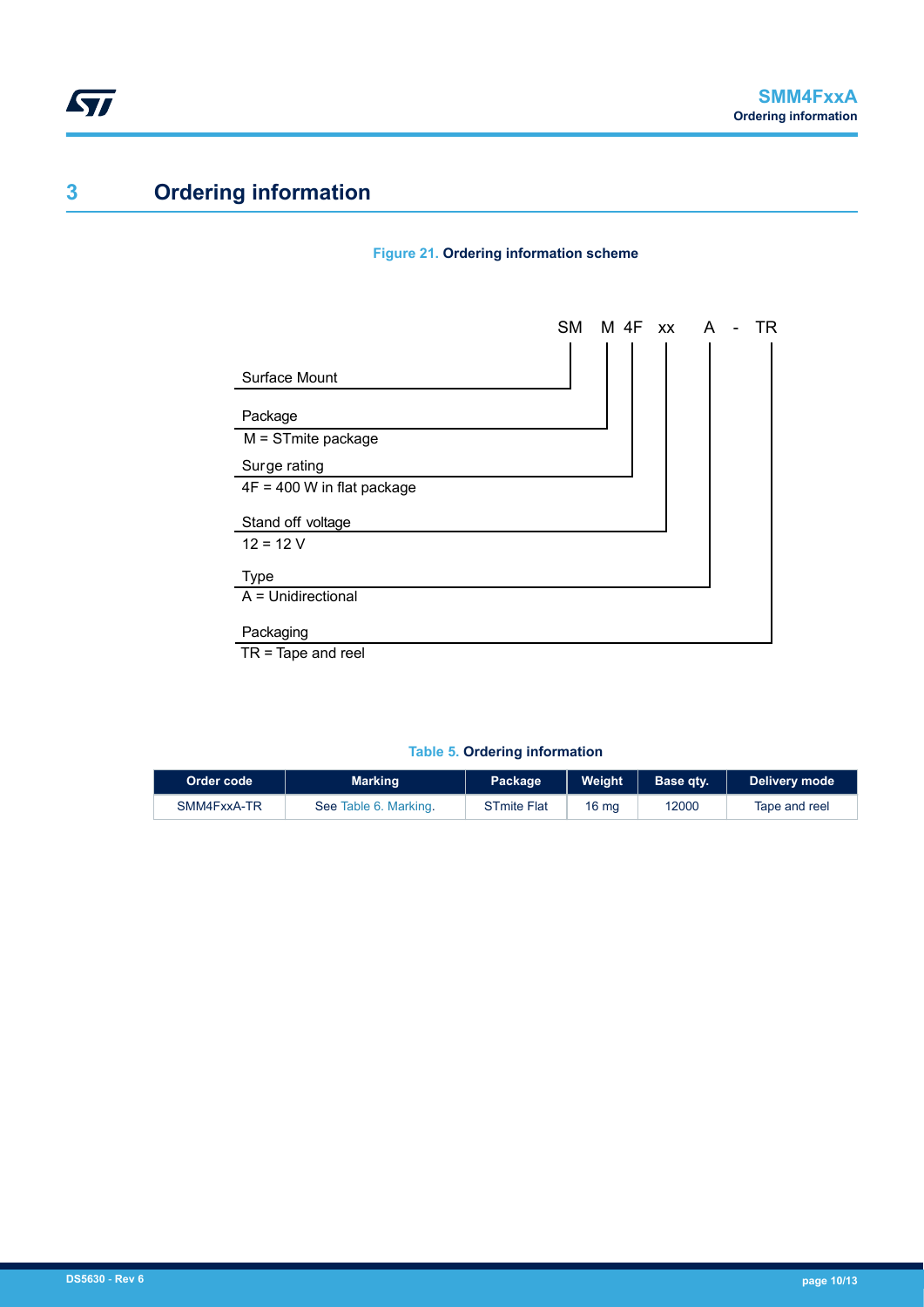#### **Table 6. Marking**

<span id="page-10-0"></span>

| Order code   | <b>Marking</b> |
|--------------|----------------|
| SMM4F5.0A-TR | 4UA            |
| SMM4F6.0A-TR | 4UB            |
| SMM4F6.5A-TR | 4UC            |
| SMM4F8.5A-TR | 4UD            |
| SMM4F10A-TR  | 4UE            |
| SMM4F12A-TR  | 4UF            |
| SMM4F13A-TR  | 4UG            |
| SMM4F15A-TR  | 4UH            |
| SMM4F18A-TR  | 4UJ            |
| SMM4F20A-TR  | 4UK            |
| SMM4F24A-TR  | 4UM            |
| SMM4F26A-TR  | 4UN            |
| SMM4F28A-TR  | 4UO            |
| SMM4F33A-TR  | 4UQ            |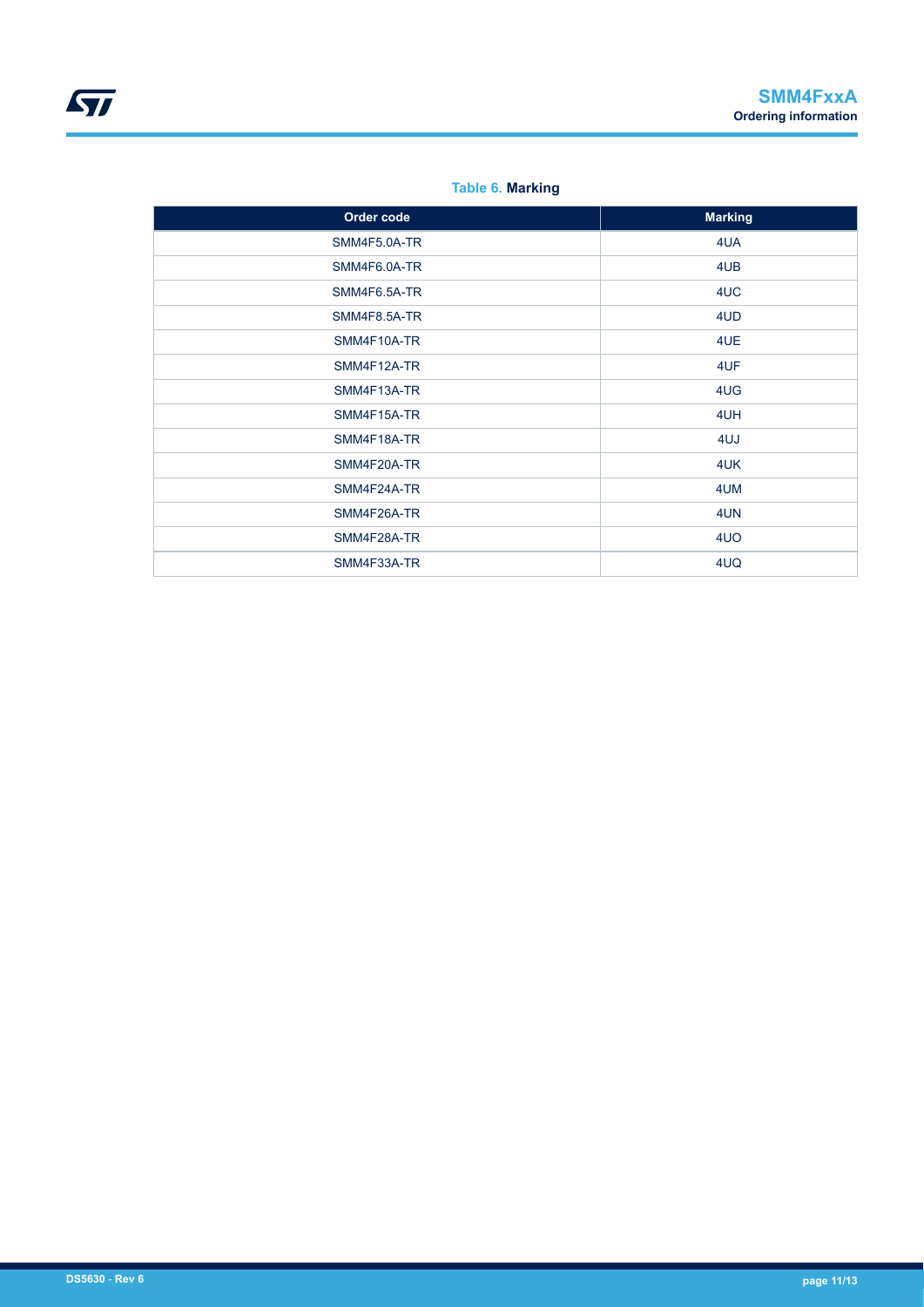# **Revision history**

| <b>Date</b>   | <b>Version</b> | <b>Changes</b>                                                                                                      |
|---------------|----------------|---------------------------------------------------------------------------------------------------------------------|
| 29-Nov-2007   |                | First issue                                                                                                         |
| 19-Dec-2007   | $\mathcal{P}$  | Updated $I_{PP}$ and $R_D$ parameters in columns 10 and 11 of Table 4.                                              |
| 19-Aug-2014   | 3              | Updated package name.                                                                                               |
| 19-Jan-2017   | 4              | Updated cover page and Table 4.                                                                                     |
| $03-Mar-2020$ | 5              | Updated document title, Section Description, Section 1 Characteristics and<br>Section 1.1 Characteristics (curves). |
| 15-Apr-2020   | 6              | Updated Figure 5 and Figure 11.                                                                                     |

#### **Table 7. Document revision history**